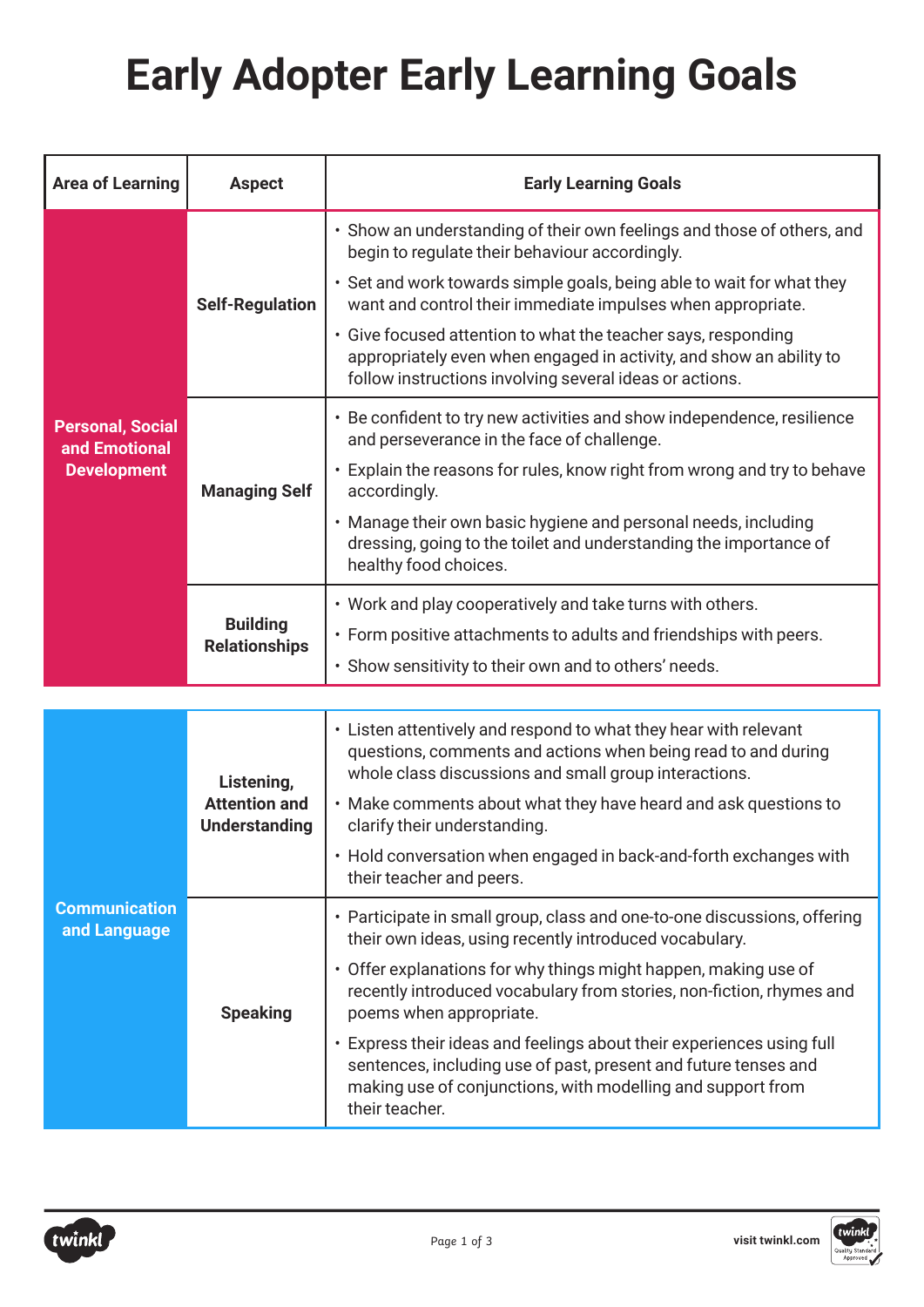## **Early Adopter Early Learning Goals**

| <b>Physical</b><br><b>Development</b> | <b>Gross</b><br><b>Motor Skills</b> | • Negotiate space and obstacles safely, with consideration for<br>themselves and others.                                                                                                   |  |  |  |
|---------------------------------------|-------------------------------------|--------------------------------------------------------------------------------------------------------------------------------------------------------------------------------------------|--|--|--|
|                                       |                                     | • Demonstrate strength, balance and coordination when playing.                                                                                                                             |  |  |  |
|                                       |                                     | • Move energetically, such as running, jumping, dancing, hopping,<br>skipping and climbing.                                                                                                |  |  |  |
|                                       | <b>Fine</b><br><b>Motor Skills</b>  | $\cdot$ Hold a pencil effectively in preparation for fluent writing $-$ using the<br>tripod grip in almost all cases.                                                                      |  |  |  |
|                                       |                                     | • Use a range of small tools, including scissors, paintbrushes<br>and cutlery.                                                                                                             |  |  |  |
|                                       |                                     | • Begin to show accuracy and care when drawing.                                                                                                                                            |  |  |  |
|                                       |                                     |                                                                                                                                                                                            |  |  |  |
|                                       | Comprehension                       | • Demonstrate understanding of what has been read to them by<br>retelling stories and narratives using their own words and recently<br>introduced vocabulary.                              |  |  |  |
|                                       |                                     | • Anticipate (where appropriate) key events in stories.                                                                                                                                    |  |  |  |
|                                       |                                     | • Use and understand recently introduced vocabulary during<br>discussions about stories, non-fiction, rhymes and poems and during<br>role play.                                            |  |  |  |
|                                       | <b>Word Reading</b>                 | • Say a sound for each letter in the alphabet and at least 10 digraphs.                                                                                                                    |  |  |  |
| <b>Literacy</b>                       |                                     | • Read words consistent with their phonic knowledge by<br>sound-blending.                                                                                                                  |  |  |  |
|                                       |                                     | • Read aloud simple sentences and books that are consistent with their<br>phonic knowledge, including some common exception words.                                                         |  |  |  |
|                                       | <b>Writing</b>                      | • Write recognisable letters, most of which are correctly formed.                                                                                                                          |  |  |  |
|                                       |                                     | · Spell words by identifying sounds in them and representing the<br>sounds with a letter or letters.                                                                                       |  |  |  |
|                                       |                                     | • Write simple phrases and sentences that can be read by others.                                                                                                                           |  |  |  |
|                                       |                                     |                                                                                                                                                                                            |  |  |  |
|                                       | <b>Number</b>                       | • Have a deep understanding of number to 10, including the<br>composition of each number.                                                                                                  |  |  |  |
| <b>Maths</b>                          |                                     | · Subitise (recognise quantities without counting) up to 5.                                                                                                                                |  |  |  |
|                                       |                                     | • Automatically recall (without reference to rhymes, counting or other<br>aids) number bonds up to 5 (including subtraction facts) and some<br>number bonds to 10, including double facts. |  |  |  |
|                                       | <b>Numerical</b><br><b>Patterns</b> | • Verbally count beyond 20, recognising the pattern of the<br>counting system.                                                                                                             |  |  |  |
|                                       |                                     | • Compare quantities up to 10 in different contexts, recognising when<br>one quantity is greater than, less than or the same as the other<br>quantity.                                     |  |  |  |
|                                       |                                     | • Explore and represent patterns within numbers up to 10, including<br>evens and odds, double facts and how quantities can be<br>distributed equally.                                      |  |  |  |